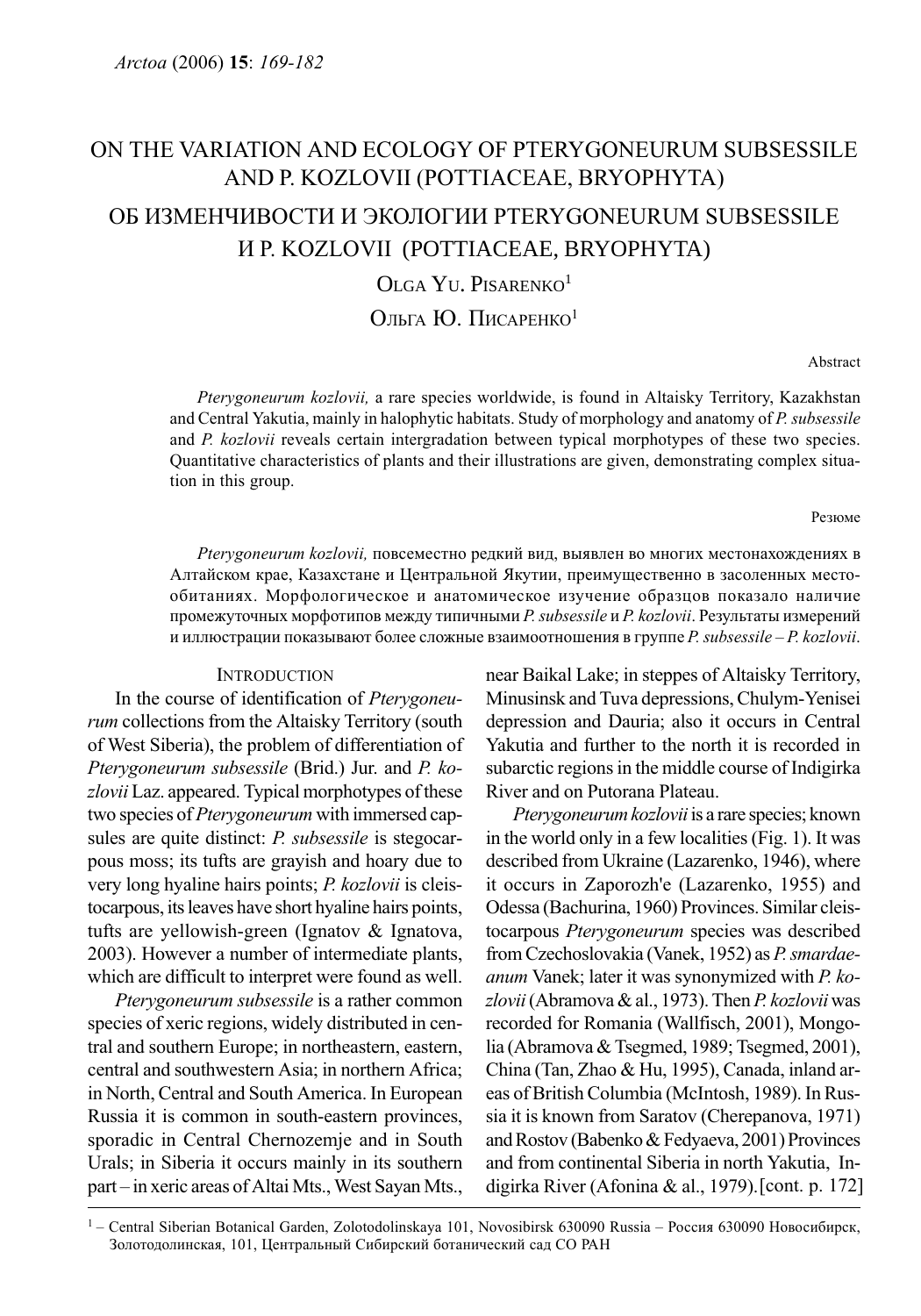| Type of plant community  |                                                                                   |        |        |        |        |           |        |        |        |        |        |        |        |        |
|--------------------------|-----------------------------------------------------------------------------------|--------|--------|--------|--------|-----------|--------|--------|--------|--------|--------|--------|--------|--------|
| Releve field number      | at 04 at 08 at 09 at 10 at 11 at 13 at 14 at 02 at 07 at 00 at 12 at 05 y 00 k 19 |        |        |        |        |           |        |        |        |        |        |        |        |        |
| Collecting point         |                                                                                   | 4      | 4      | 4      | 3      |           | 2      |        |        |        | 3      | 6      | $9-Y$  | $10-K$ |
| 'typical P. subsessile'  |                                                                                   |        |        |        |        | $\cdot$   | $^{+}$ |        | $+$    | $^{+}$ |        | $+$    |        | $^{+}$ |
| 'atypical P. subsessile' |                                                                                   | $^{+}$ | $^{+}$ | $^{+}$ | $^{+}$ | $^{+}$    |        | $^{+}$ |        |        | $^{+}$ |        |        |        |
| 'debatable P. kozlovii'  |                                                                                   |        |        |        |        |           | $^{+}$ |        | $^{+}$ |        | $^{+}$ |        |        |        |
| 'typical P. kozlovii'    |                                                                                   | $^{+}$ | $^{+}$ | $^{+}$ |        |           |        | $^{+}$ |        |        |        |        | $^{+}$ |        |
| ? from Kazakhstan        |                                                                                   |        |        |        |        |           |        |        |        |        |        |        |        |        |
| Pterygoneurum ovatum     |                                                                                   |        |        |        |        |           |        | $^{+}$ |        |        |        |        |        |        |
| Phascum cuspidatum       |                                                                                   |        |        |        |        | $\bullet$ |        |        |        |        |        |        |        |        |
| Bryum argenteum          |                                                                                   | $^{+}$ |        |        | $^{+}$ | $+$       | $^{+}$ | $^{+}$ | $^{+}$ |        | $^{+}$ | $^{+}$ |        |        |
| Ceratodon purpureus      |                                                                                   |        |        |        |        |           |        | $^{+}$ |        |        |        | $^{+}$ |        |        |
| Entostodon hungaricus    |                                                                                   |        |        |        |        | $\bullet$ |        | $^{+}$ | $^{+}$ |        |        |        |        |        |
| Funaria hygrometrica     |                                                                                   |        | $^{+}$ |        |        | $\cdot$   |        |        |        |        |        |        |        |        |
| <i>Bryum</i> sp.         | $^+$                                                                              |        |        |        |        |           |        |        |        |        |        |        |        |        |

Table 1. Occurrence of *Pterygoneurum*-specimens in plant communities (described below):

**I-IV** halophyte communities from Altaisky Territory (steppe zone):

#### **I** – **communities of small perennial halophyte succulent semishrabs.**

The communities are poor in species (6-15 high vascular species per releve); herb layer is rarefied (cover 30-60%). Perennial semishrabs *Artemisia nitrosa* Web. ex Stechm., *Halocnemum strobilaceum* (Pall.) Bieb., *Halimione verrucifera* (Bieb.) Aell., *Limonium suffruticosum* (L.) O.Kuntze prevail. *Puccinellia tenuissima* Litv. ex V. Krecz. usually abundant. Annual herbs *Limonium gmelinii* (Willd.) O.Kuntze, *Bassia setoides* (Pall.) Aschers., *Ofaiston monandrum* (Pall.) Moq., *Salicornia perennans* N. Semen., *Suaeda prostrata* Pall., *Petrosimonia litwinowii* Korsh. are common and often abundant. Habitat salinization in ecological scale of L. G. Ramenskij is 20-21 degree, humidification is 37-43 degree. In Braun-Blanquet classification the communities belong to the association *Artemisio nitrisae-Halimionietum verruciferae* Korolyuk 1999 (class *Salicornietea fruticosae* (Br-Bl. et.R.Tx.1943) R.Tx et Oberd. 1958 em. Golub et V.Slkh. 1988; order *Halostachyetalia* Topa 1939 em Golub et Tchorbadze 1987; union *Climacoptero-Suaedion* Golub et Tchorbadze 1989). Such communities are the most common halophyte vegetation type in West Siberian steppe zone. They occupy large areas on saline plains, on terraces of saline lakes, and on ancient gullies that became saline. The communities are situated on up-raised and the least salted sites among solonchaks (Korolyuk, 1999); frequently they contact with monodominant halophyte communities along shores of saline lakes and in place of temporary lakes flooding seasonally during spring time. In the last communities mosses were not found.

#### **II** – **solonetz steppes with abundance of** *Artemisia* **species.**

Herb layer is poor in species and rarefied, cover is 50- 60%. *Puccinella tenuissima* Litv. ex V. Krecz. prevalils, gramineous plants *Elytrigia repens* (L.) Nevski, *Psathyrostachys juncea* (Fisch.) Nevski and *Artemisia nitrosa*

Web., *A. austriaca* Jacq, *A. rupestris* L., *A. scoparia* Waldst. et Kit. are abundunt. Halophytes *Limonium gmelinii*, *Kochia prostrata* (L.) Schrad. and others present. Habitat salinization is about 15-17 degree, humidification vary from 44 to 52 degree. In Braun-Blanquet classification the communities belong to union *Artemision nitrosae* Korolyuk in Korolyuk et Kipriyanova 1998 (class *Festuco-Puccinellietea* Soo ex Vicherek 1973, order *Festuco valesiacae-Limonietalia gmelinii* Mirkin in Golub et V. Solomakha 1988). In southern West Siberia such communities participate in vegetation mosaic of saline territories. They occur on crust and shallow solonetzs (Korolyuk, 1993; Korolyuk, Kiprijanova, 1998; Golub, Karpov, Sorokin, Nikolajchuk, 2005).

#### **III** – **bunchgrass solonetz steppe**.

The appearance of the community is created by tall tussocks of *Stipa capillata* L. and *Achnatherum splendens* (Trin.) Nevski; in lower layer *Festuca valesiaca* Gaudin, *Cleistogenes squarrosa* (Trin.) Keng, *Artemisia frigida* Willd. prevail; halophytes *Puccinella tenuissima*, *Limonium gmelinii* and others are not numerous. Habitat salinization is about 15 degree, humidification is about 48 degree. In Braun-Blanquet classification the communities as previous belong to order *Festuco valesiacae-Limonietalia gmelinii* (class *Festuco-Puccinellietea*).

#### **IV** – **solonetz community with prevailing Poaceae and** *Artemisia* **species**.

Tussock gramineous species *Psatyrostachys hyalantha* (Rupr.) Tzvel., *Leymus ramosus* (Trin.) Tzvel., *Stipa lessingiana* Trin. et Rupr., *Festuca valesiaca* prevail. *Artemisia* species – *Artemisia gracilescens* Krasch. et Iljin, *A. austriaca*, *A. frigida* and xerophytes semishrabs *Atriplex cana* C.A.Mey, *Camphorosma lessingii* Litv. are abundant (Korolyuk, Pristiaznyuk, Platonova, 2000). Habitat salinization is about 14-15 degree, humidification is about 40- 43 degree. In Braun-Blanquet classification the community belongs to union *Stipion korshinskii* Toman 1969 (class *Festuco-Brometea* Br.-Bl. et Tx. 1943, oder *Helictotricho-Stipetalia* Toman 1969).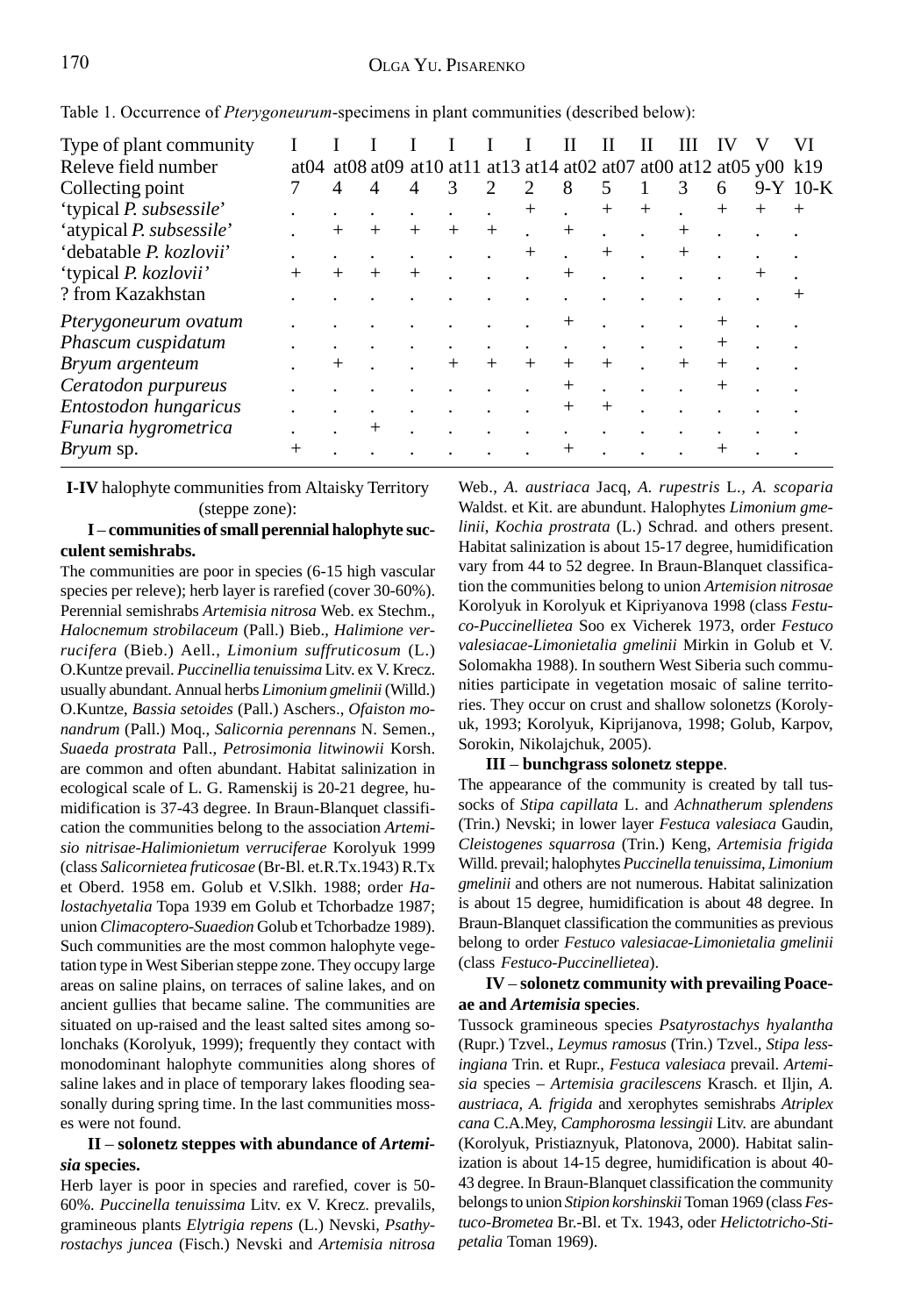

Fig. 1. Distribution of Pterygoneurum taxa. Filled circles – literature records of P. kozlovii Laz.; open circle in Europe – P. smardeanum Vanek; open circle in North America - P. subsessile var. kieneri Habeeb. Triangles -author's data, listed below:

| 1            | Localities                           | $Lat$ -Long             |     | Alt, m Releve number; date | Number in Fig. $2$ – collector number |  |  |
|--------------|--------------------------------------|-------------------------|-----|----------------------------|---------------------------------------|--|--|
|              |                                      |                         |     | <b>Altaisky Territory</b>  |                                       |  |  |
| $\mathbf{1}$ | Blagoveshchenka Distr.,              | 53°05'N                 | 110 | at00; 9.VI.1995            | $4 - op01109$                         |  |  |
|              | Kulunda Lake                         | 79°50'E                 |     |                            |                                       |  |  |
| 2            | Blagoveshchenka Distr.,              | $52^{\circ}46'$ N       | 96  | at13-14; 21.IX.2003        | $5 - op00813$                         |  |  |
|              | <b>Bauzansor</b> Lake                | 79°28'E                 |     |                            | $8 - op01104$                         |  |  |
|              |                                      |                         |     |                            | $14,15,16 - op00814$                  |  |  |
| 3            | Kljuchi Distr.,                      | 52°26'N                 | 124 | at11-12; 20.IX.2003        | $7,17 - op01108$                      |  |  |
|              | Krivaja Puchina Lake                 | 79°22'E                 |     |                            | $12 - op01103$                        |  |  |
| 4            | Kljuchi Distr.,                      | $52^{\circ}13^{\circ}N$ | 127 | at 8-10; 19.IX.2003        | $9,23 - op00445$                      |  |  |
|              | Petukhi                              | 79°28'E                 |     |                            | $10 - op01101$                        |  |  |
|              |                                      |                         |     |                            | $13,19 - op01107$                     |  |  |
|              |                                      |                         |     |                            | $22 - op01102$                        |  |  |
| 5            | Mihajlovskoje Distr.,                | 51°59'N                 | 141 | at07; 18.IX.2003           | $6 - op01105$                         |  |  |
|              | between Nikolajevka<br>and Nazarovka | 79°28'E                 |     |                            | $18 - op01106$                        |  |  |
| 6            | Uglovskoje Distr.,                   | $51^{\circ}14^{\circ}N$ | 220 | at 105; 16.IX.2003         | $3 - op01110$                         |  |  |
|              | <b>Bolshoj Tassor Lake</b>           | 80°22'E                 |     |                            |                                       |  |  |
| 7            | Rubzcovsk Distr.,                    | $51^{\circ}15^{\circ}N$ | 227 | at04; 15.IX.2003           | $21 - op00804$                        |  |  |
|              | Veselojarsk                          | $81^{\circ}04^{\circ}E$ |     |                            |                                       |  |  |
| 8            | Lokot Distr.,                        | $51^{\circ}01^{\cdot}N$ | 249 | at02; 14.IX.2003           | $11 - op00802$                        |  |  |
|              | Novenkoje                            | $81^{\circ}15$ E        |     |                            | $20 - op00803$                        |  |  |
|              |                                      |                         |     | <b>Yakutia</b>             |                                       |  |  |
| 9            | Yakutsk area,                        | $61^{\circ}45^{\circ}N$ | 127 | y00; 27.VI.2006            | 1                                     |  |  |
|              | Vladimirovka                         | 129°32'E                |     |                            | 24                                    |  |  |
|              |                                      |                         |     | <b>Kazakhstan</b>          |                                       |  |  |
|              | 10 Alma-Ata Region,                  | 43°55'N                 | 820 | k19; 19.V.2005             | 2                                     |  |  |
|              | Chu-Ili Mts                          | 75°21'E                 |     |                            | 25                                    |  |  |

#### **V** – **Central Yakutia, steppe on steep slope to Lena River valley**.

#### **VI** – **Kazakhstan, low Chu-Ili Mts., petrophytic desert in solonchak surroundings.**

The herbage is rich and dense. From Poaceae-species *Koeleria cristata* (L.) Pers., *Festuca lenensis* Drob., *Poa stepposa* (Kryl.) Rohev., *Stipa krylovii* Roshev are abundant. Forbs are diverse: *Diantus versicola* Fisch. ex Link, *Veronica incana* L., *Lychnis sibirica* L., *Galium verum* L., *Pulsatilla flavescens* (Zucc.) Juz., *Potentilla bifurka* L. and others. In Braun-Blanquet classification the community belongs to class *Cleistogenetea squarrosae* Mirk. et al. 1986. Few halophyte and petrophyte perennial plants – *Salsola arbusculiformis* Drob., *Anabasis salsa* (C.A. Mey.) Benth. ex Volkens, *Nanophyton erinaceum* (Pall.) Bge., *Camphorosma* sp., *Artemisia juncea* Kar. et Kir., *A. sublessingiana* Krasch. ex Poljak.are presented by solitary specimens. Aspect is crated by ephemeroid *Poa bulbosa* L.; tiny annual ephemers are numerous - *Eremopyrum buonapartis* (Spreng.) Nevski., *Ziziphora tenuior* L. and others.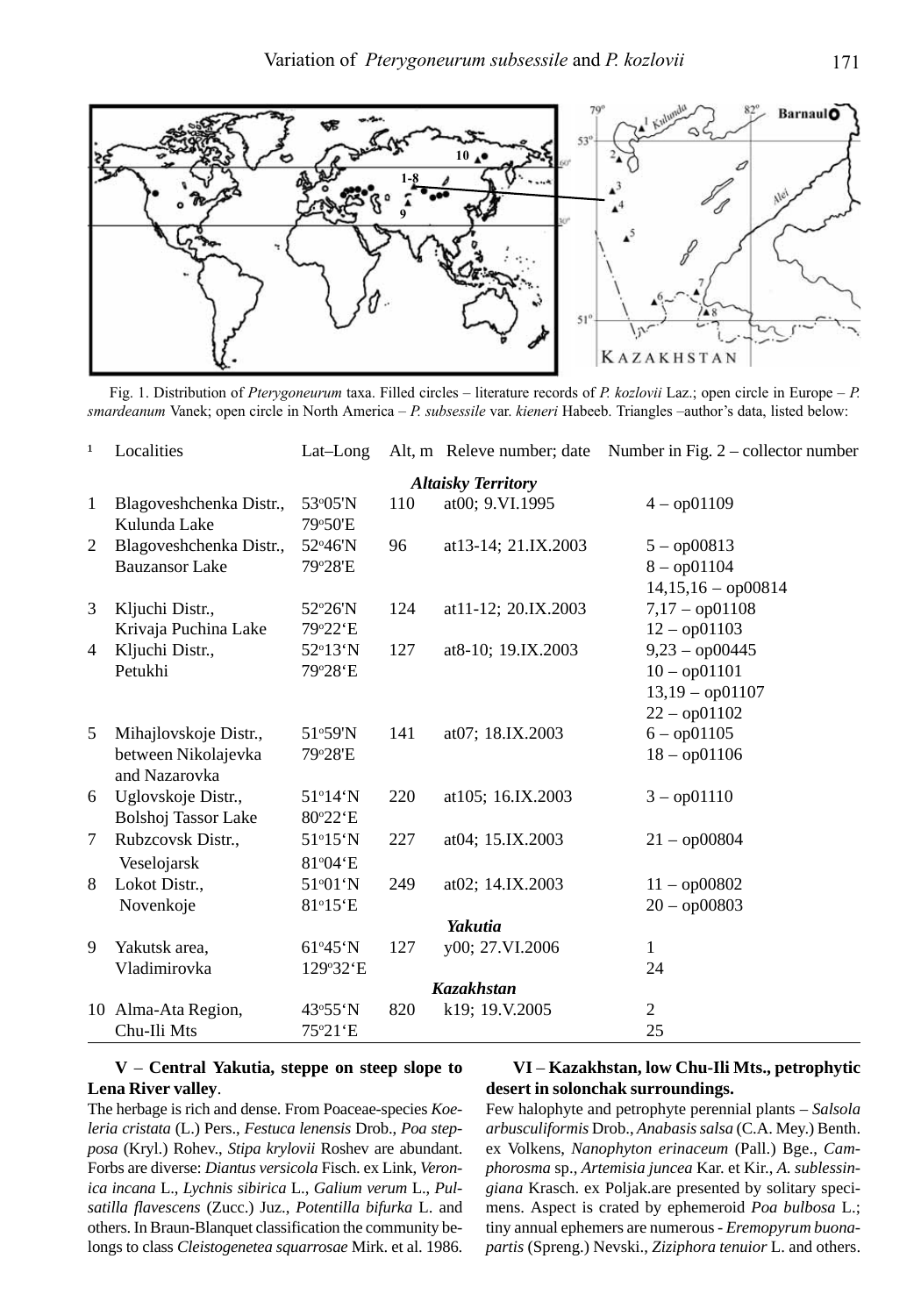Descriptions of *P. kozlovii* in different publications (based on different specimens) are somewhat inconsistent. For example, ventral lamellae are described as short, 2-5 cells high (Abramova & al., 1973) or tall – 6-11 cells high (Ignatov & Ignatova, 2003, Fig. 214, p.305). Laminal cells are described as papillose on both sides (Abramova & al., 1973), as weakly papillose on dorsal side (Ignatov & Ignatova, 2003) and as smooth (Zander, 2003). In description of Abramova & al. (1973, p. 311): 'capsule is not dehiscent; operculum is delimited from capsule by only 2-4 rows of smaller cells' (further in the article the cells named 'marking cells'). However Zander (l. c.) stated, in contrary, that the distinguishing feature of P. kozlovii is the absence of such cells, as opposed to P.subsessile var. kieneri Habeeb (see also Habeeb, 1949). The latter variety has 'capsule facultatively cleistocarpous: annulus differentiated but operculum remains attached and spores are releasing through the ruptured capsule walls. This taxon is P. subsessile with possibly hybrid sporophytes. Two forms with identical gametophytes were present in the type collection, one with typical sporophyte, the other with that of the variety. The operculum is not dehiscent and the capsule bursts irregularly. The sporophyte apparently falls as a unit, breaking off at the base of the seta' (Zander, 2003).

My collections of Pterygoneurum with immersed capsules were found to be morphologically heterogeneous. Besides typical P. subsessile and P. kozlovii, there were intermediate plants. In the present study we tried to define more clearly the distinguishing characters between these species and interpret these transitional morphotypes.

#### MATERIAL AND METHOD

Morphological studies are based mainly on collections of 2003 for geobotanical releves of halophyte plant communities in Altaisky Territory (southern West Siberia, Fig. 1). The territory is situated within the steppe zone and vast areas in its western part are saline; different variants of saline soils and halophyte communities replace each other according to weak differences in relief position and, correspondingly, according to differences in amount of migrated water and soluble salts. The material was collected within one week, so the plants were approximately at the same stage of development. In summer 2006 some Pterygoneurum samples were collected near Yakutsk on steppe slope. In addition Pterygoneurum samples of 2005 from steppe and desert communities of Kazakhstan were studied. All samples are in Bryophyte Herbarium of Central Siberian Botanical Garden, Novosibirsk (curator O. Yu. Pisarenko).

Most collections from non-halophytic habitats were found to be fairly homogeneous and fit well to Pterygoneurum subsessile. However a preliminary look at a number of collections, especially from saline habitats, suggests the presence of two species. In the latter case two groups of plants were taken off the tuft (in one case four superficially distinct plants), one being most 'typical subsessile' (plants greyish, leaves with long hyaline hair-point, stegocarpous), whereas another being maximally 'typical kozlovii' (plants greenish, leaves with short hyaline hair-points, cleistocarpous). Each of these groups were analyzed for qualititative characters, while all measurements were made from slides of one best developed plant that fits the following requirements: (1) presence of calyptra and mature capsule of 'normal' shape (in stegocarpous plants at the stage of beginning of operculum separating, and in cleistocarpous plants – with just scarce breakage of capsule walls); (2) plants not much buried in the soil, thus possessing at least 5 large leaves totally above soil level; (3) all hyaline hairpoints not broken. Measurements were done using 5 leaves, starting from lower leaf with welldeveloped hyaline hair-pont up to perichaetial one. Cross-sections were done from these leaves after their measurements. Lamellae height was counted in the widest part of a leaf (Fig. 2 displays minimal and maximal height of lamellae at this place). Cells were measured in the area shown in Fig. 6. Among the characters studied were also spore size; beak length and seta length above vaginula (measured in slides of sporophytes in water) ; exothecial cell size in the midcapsule; size of cells at capsule mouth and operculum margin for stegocarpous plants and size of marking cells, if present, for cleistocarpous plants (in cell measurements the smallest and the biggest values were recorded). Also for every plant calyptra shape, number of lamellae, their shape, laminal cell papillosity and awn serrulation were estimated.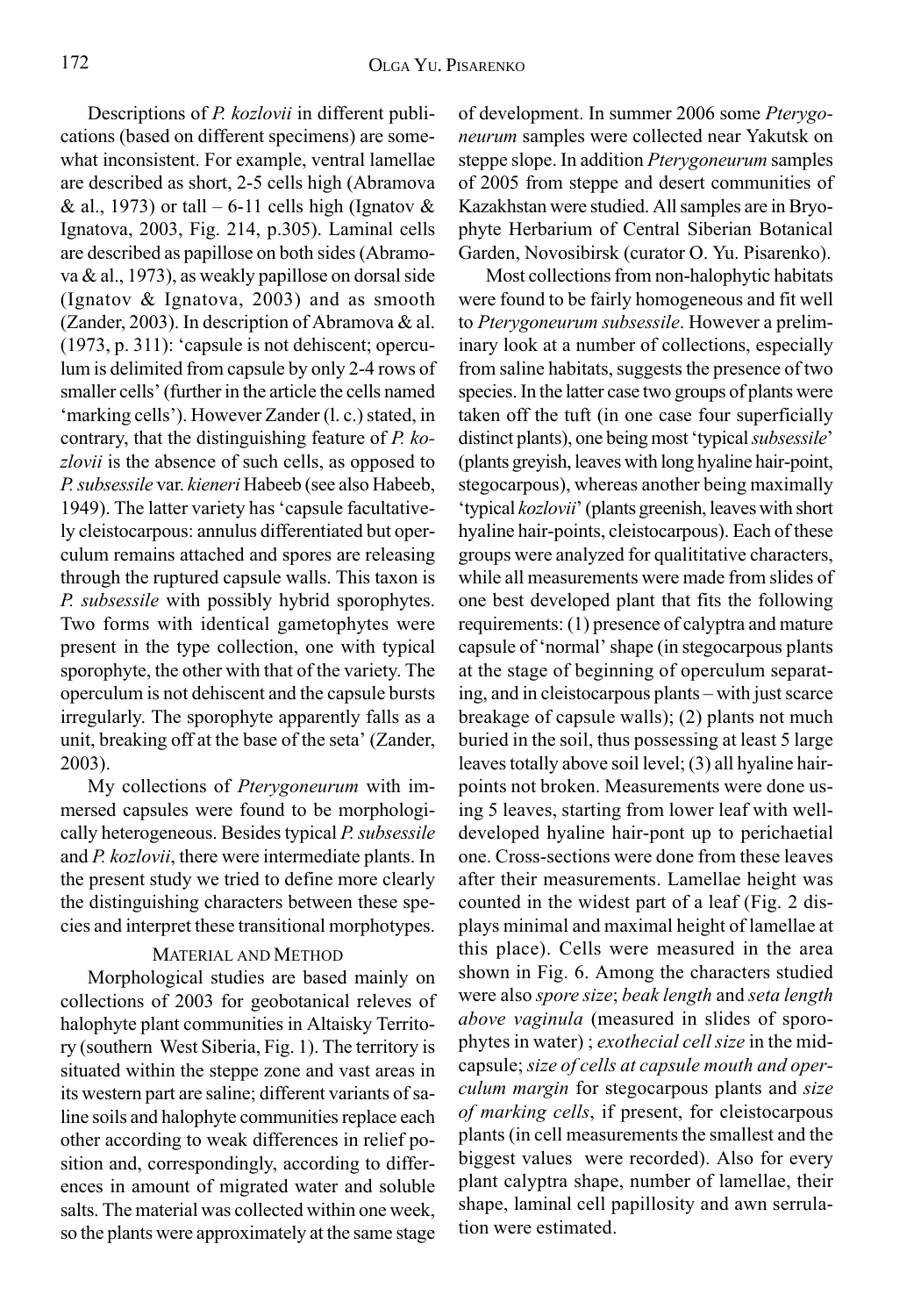

Fig. 2. Bar graphs of variations of some morphological parameters in different plants of Pterygoneurum subsessile (Brid.) Jur. and P. kozlovii Laz., description in text. White background is for stegocarpous plants, grey background is for cleistocarpous plants (light-grey for plants with marking cells in caplula; deep-grey for plants without marking cells). (1, 24 – from Yakutia; 2, 25 – from Kazakhstan; the localyties are under table 1. 3–23 – from Altaisky Territory. Herbarium numbers of the samples and localities are in explanation of Fig. 1). Plants from the same microsites are connected by brackets.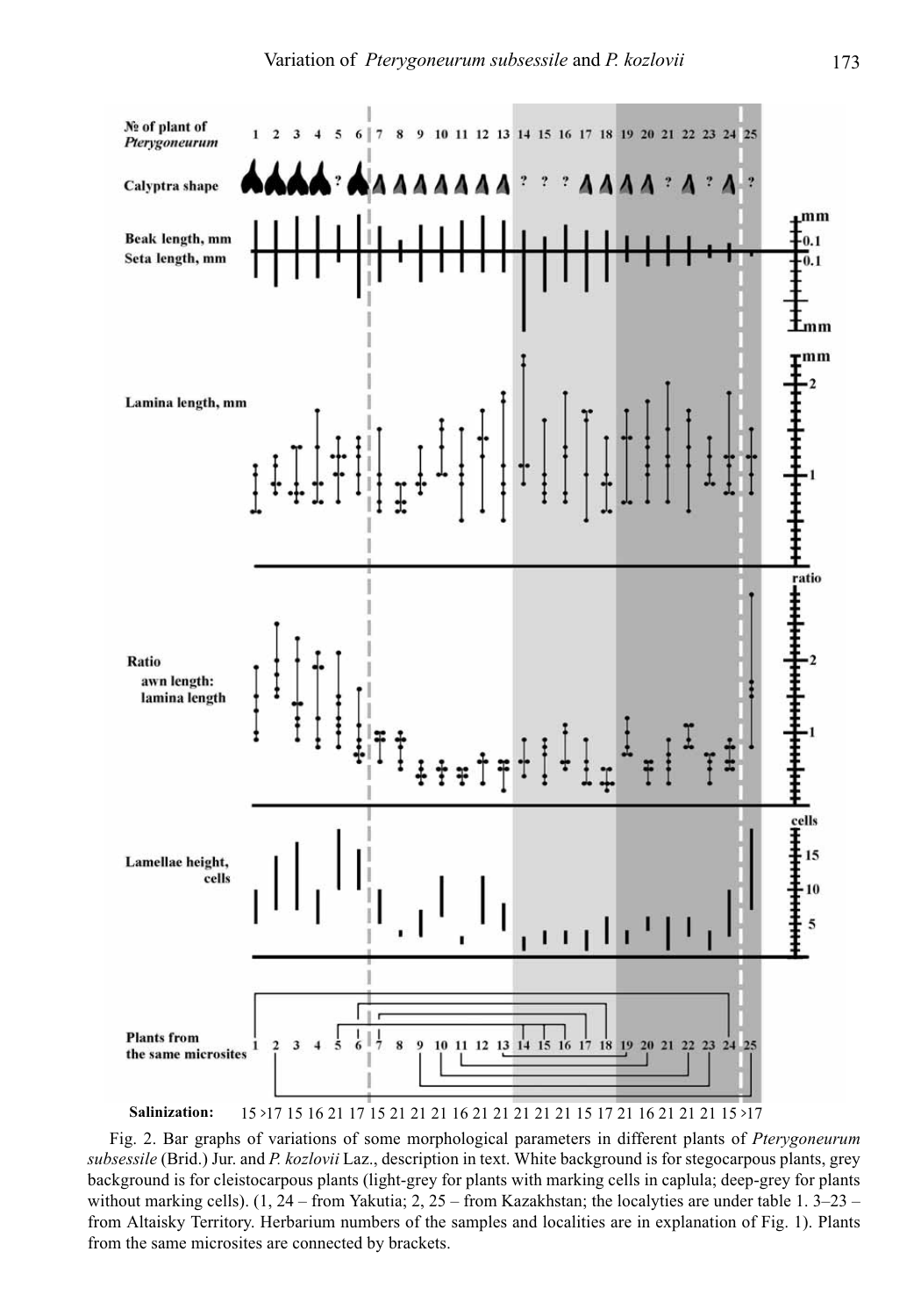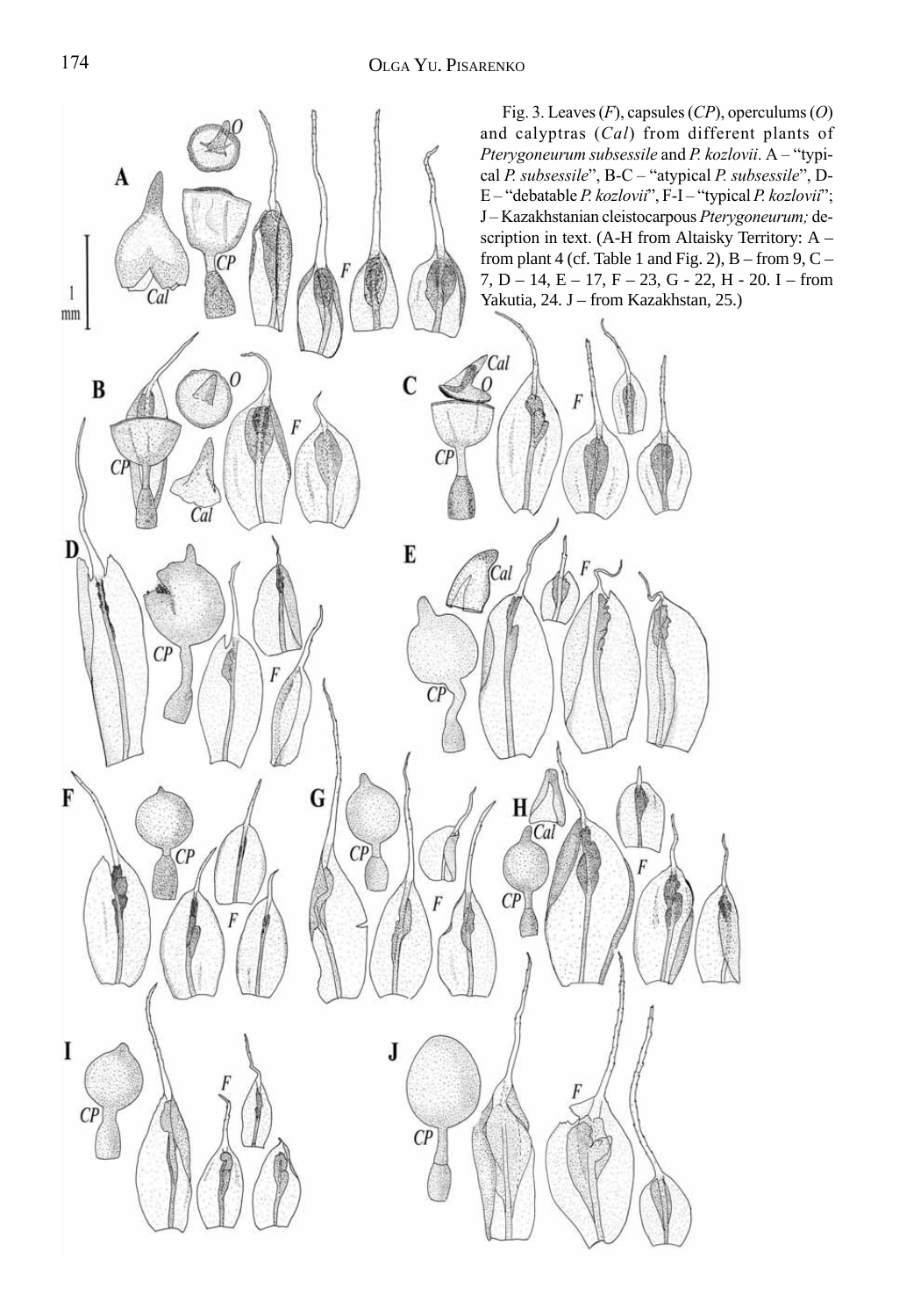

width, Y- cell length. A - "typical P. subsessile", B - "atypical P. subsessile", C - "debatable P. kozlovii", D -" typical P. kozlovii".

Habitat salinization and humidification were determined according to ecological scales of L. G. Ramenskij (Methodical ..., 1974; Korolyuk, 2000) that are more detailed in comparison with Ellenberg' scales (their correlation is given by Samoilov, 1973). In Ramenskij' scale of the soil prolificacy and salinity has 1-30 degrees, from oligotrophic soils (degree 1-3) to extreme solonchak soils (degree 29-30). Investigated sites (see legend of Table 1) have 'rich soils' (degree 14-16: pH 7.0-7.5, no salts poisonous for plants), 'weakly saline soils' (degree 17-19: pH 7.5-8.3, minute amount of sulphates and chlorides), and 'average saline soils' (degree 20-21: pH 7.5-8.3, in aqueous extract 0.1-  $0.3\%$  SO<sub>4</sub><sup>2</sup> and 0.05-0.1% Cl<sup>-</sup>).

#### **RESULTS**

The collected data were not enough for statistic analysis, mainly due to limited number of cleistocarpous plants. Moreover, the clesitocarpous populations appear to be more heterogeneous than it was expected. So the studied samples were classified into five groups according to their morphological characters (Figs. 2-5).

1) 'typical P. subsessile' (Fig. 2, columns 1-6; Fig. 3 A; Fig. 5 A; Fig. 6 A). Tufts grayish and hoary. Leaves 0.6-1.3 x 0.4-0.8 mm (perichaetial leaves bigger, up to 1.7 x 0.8 mm), with long serrulate hyaline awn. Awn 0.6-1.8(-2.1) mm long, usually longer than lamina, the ratio awn:lamina length (0.8-)1-2(-2.3). Median laminal cells quadrate to shortly rectangular,  $9-16 \times 11-20 \mu m$ ; smooth to weakly mamillose or papillose on dorsal side. Ventral lamellae (2-)4, from 5-7 to 10- 15(-19) cells high. Lamella cells smooth to mamillose. Calyptra mitrate. Seta above vaginula 0.1- 0.4 mm long. Operculum separating, with beak up to 0.3 mm long. Operculum marginal cells in 2-3 rows small, quadrate to shortly rectangular, from 9-16 x 9-16 to 16-23 x 21-27 μm; above cells bigger, 27-40 x 36-70 μm. Urn cells in 2-3 rows below mouth small, 9-16х18-27 μm, rather abruptly delimited from exothecial cells (23- 36х50-90μm in mid-urn).

The plants from Altaisky Territory (Fig. 2, columns 3-6) and Yakutia (Fig. 2, column 1) and Kazakhstan (Fig. 2, column 2) are similar and are in agreement with the species descriptions (Savicz-Lubitskaya & Smirnova, 1970; Ignatov & Ignatova, 2003). The same appearance has a specimen from Novosibirsk Province (Salair Range, Pisarenko, 9.VII.1993).

2) 'atypical P. subsessile' (Fig. 2, columns 7- 13; Fig. 3, B-C; Fig. 5 B-D; Fig. 6 B). Tufts yellowish-green, not hoary. Leaves 0.6-1.5 x 0.3-1 mm (perichaetial leaves up to 1.8 x 1.1 mm), with relatively short and weakly serrulate hyaline awn. Awn 0.3-0.9(-1.1) mm long, usually shorter than lamina; the ratio awn:lamina length (0.2-)0.3-1. Median laminal cells quadrate to shortly rectangular,  $9-16 \times (12-)14-25(-27)$  μm; smooth to mamillose or papillose on dorsal side (one sample has rather bigger cells –  $18-21 \times 18-23 \text{ }\mu\text{m}$ ). Ventral lamellae 2 to 4, 2-12 cell high; lamellae number, shape and size often variable in leaves of one plant; in lower leaves lamellae usually short. Lamellae cells smooth to mamillose. Calyptra cucullate. Seta above vaginula 0.1-0.3 mm long. Operculum separating, with beak 0.1-0.3 mm long. Operculum often have uneven, 'jagged' margin; marginal cells in 2-3 rows small, quadrate to shortly rectangular, from 8-16 x 9-18 to 16-27 x 18- 27(-37) μm; above cells larger, 18-32 x 33-63 μm. Urn cells in 2-3 rows below mouth small, 9-14(- 19) х 9-25 μm; abruptly delimited from exothecial cells [ 23-36 х (36-)54-70(-100) μm in midurn].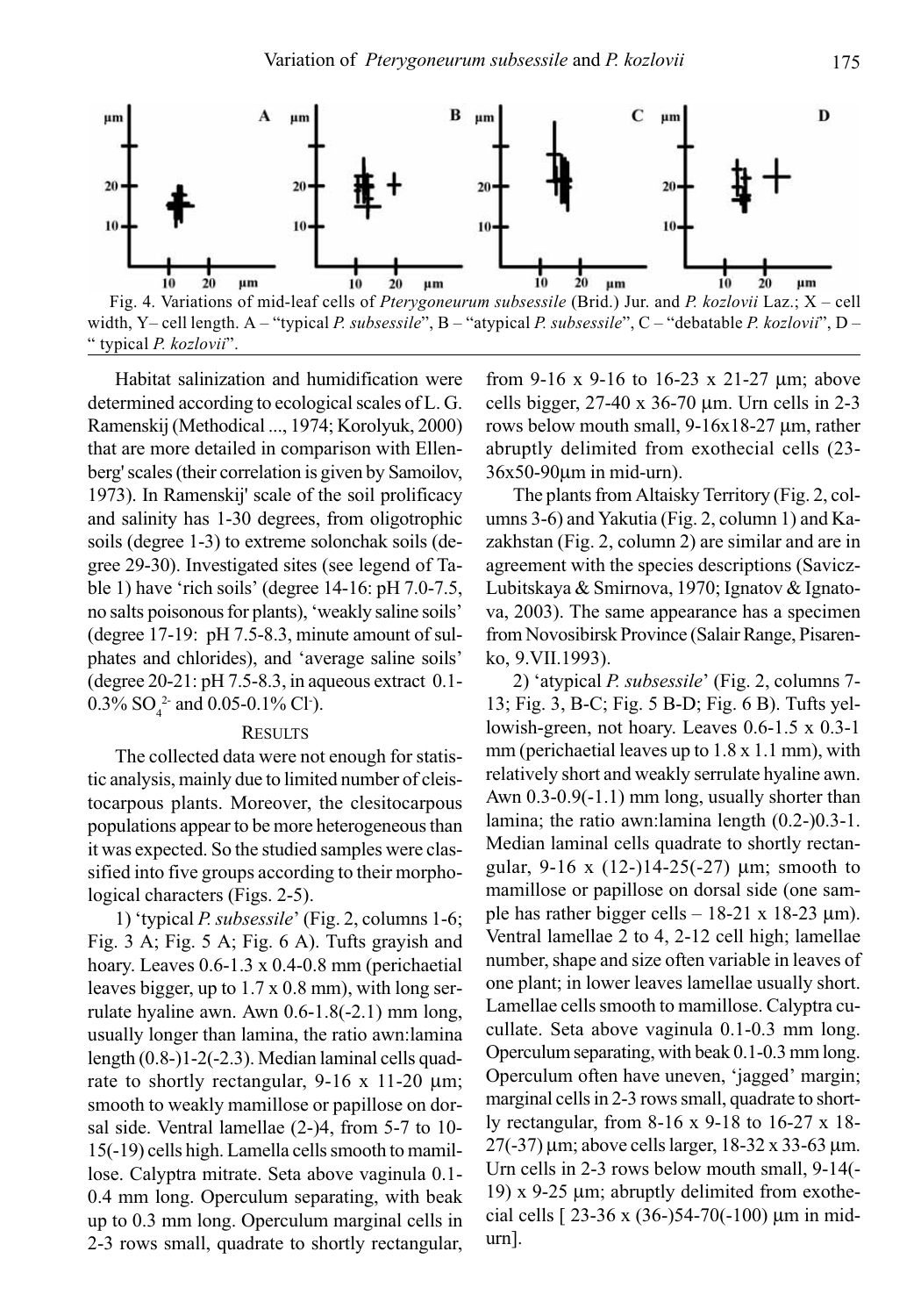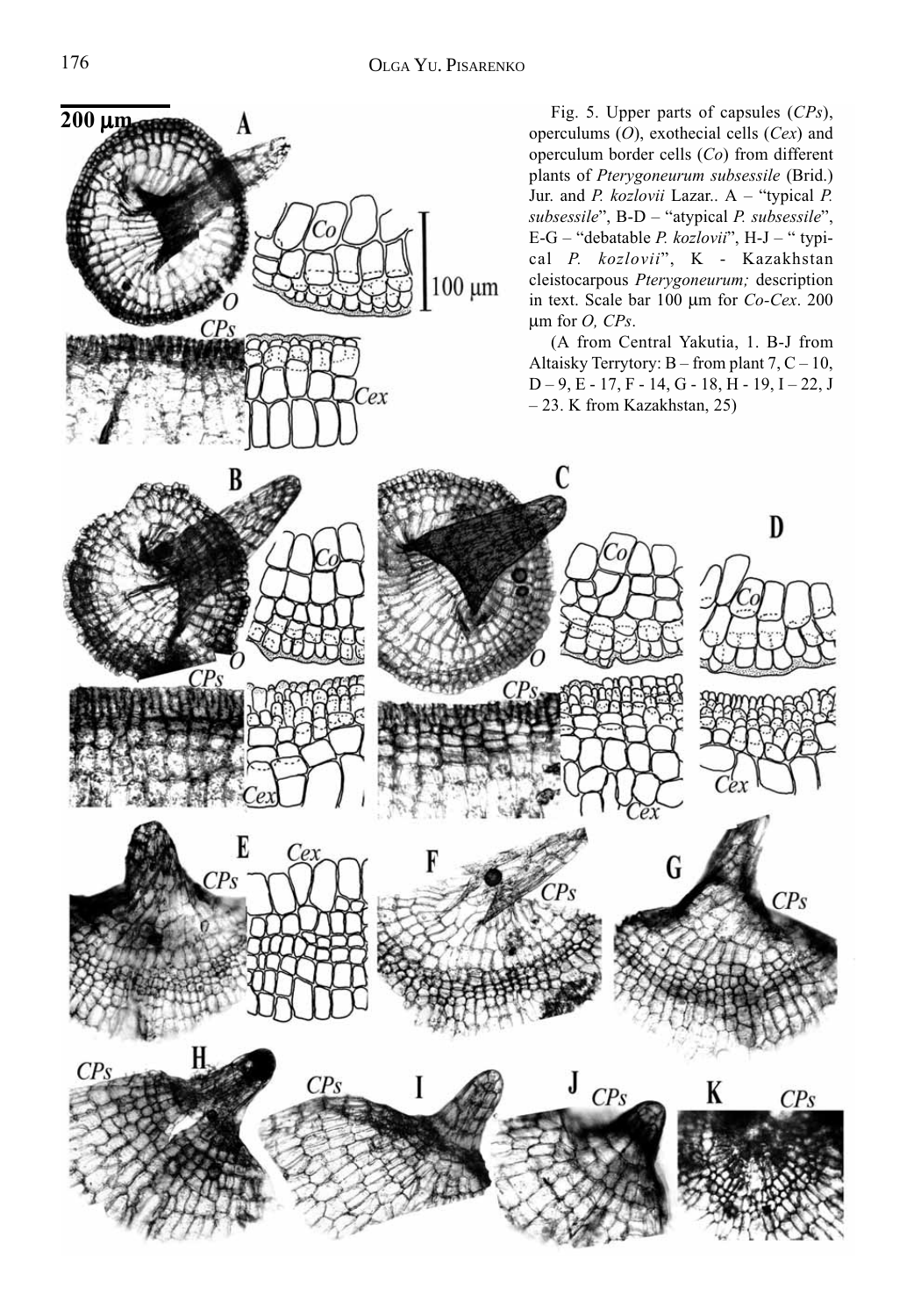

Fig. 6. Costa with lamellae  $(L)$ , areolation of lamellae  $(Cl)$  and lamina cells of mid-leaf  $(Cf)$  from different plants of Pterygoneurum subsessile (Brid.) Jur. and P. kozlovii Laz. A - "typical P. subsessile", B - "atypical P. subsessile", C-D - "typical P. kozlovii", description in text. Scale bars:  $0,5$ mm – for L; 100  $\mu$ m – for Cl and Cf. (A&D - from Central Yakutia; A – from plant 1, D - 24. B&C - from Altaisky Terrytory, from plants 9 and 23).

So, these stegocarpous plants differ from the typical P. subsessile in cucullate calyptra, greenish color of plants, relatively short and weakly serrulate awn and by in general less developed lamellae. By gametophytic characters and calyptra they are more similar to *P. kozlovii*. All these 'atypical *P.* subsessile' are from Altaisky Territory.

3) 'debatable P. kozlovii' (Fig. 2, columns 14- 18; Fig. 3, D-E; Fig. 5 D-G). Tufts yellowish-green, not hoary. Leaves (0.5-)0.6-1.7 x 0.4-1 mm (perichaetial leaves up to 2.3 x 1.1 mm), with relatively short and weakly serrulate hyaline awn. Awn (0.1-) 0.3-1.1(-1.3) mm long, usually shorter than lamina; the ratio awn:lamina length (0.2-)0.3-0.9 (-1.1). Median laminal cells quadrate to shortly rectangular, 12-18 x 14-27(-36) μm; smooth to weakly mamillose or papillose on dorsal side. Ventral lamellae 2; in upper and perichaetial leaves 4-6 cell high, in median leaves 1-3 cell high, on lower leaves lamellae often lacking at all. Lamellae cells smooth to mamillose. Calyptra cucullate. Seta above vaginula 0.3-0.4(-0.8) mm long. Capsule with beak about 0.2 mm, without separating operculum, but with with 2-4 rows of 'marking cells' in position of annulus; 'marking cells' small, 9-14x12-23 μm, abruptly or gradually transiting to large exothecial cells (18-27 x 45-70 μm in mid-urn).

So, in gametophytic characters and calyptra these plants are close to 'atypical P. subsessile' specimens, but they are cleistocarpous. All samples are from Altaisky Territory. The samples are in agreement with the descriptions of P. kozlovii from Saratov Region (Abramova & al., 1973); but according to Zander (2003) they belong to Pterygoneurum subsessile var. kieneri.

4) 'typical P. kozlovii' (Fig. 2, columns 19-24; Fig. 3 F-I; Fig. 5 H-J; Fig. 6 C-D). Tufts yellowish-green, not hoary. Leaves (0.6-)0.7-1.6 x 0.3- 0.8 mm (perichaetial leaves up to 2.0 x 1.1 mm) with weakly serrulate hyaline awn. Awn length from 0.2 to 1.7 mm long, usually shorter than lamina; the ratio awn:lamina length 0.3-1.0(-1.2). Median laminal cells quadrate to shortly rectangular,  $12-16$  x (14-)16-27  $\mu$ m; smooth to strongly mamillose or papillose on dorsal side (one sample has rather bigger cells – 19-26 x 19-27  $\mu$ m). Ventral lamellae 2, low and often implicit, often present only in perichaetial leaves, up to 6 cell high (up to 10 cell high in Yakutian plants); lamellae cells smooth to strongly papillose. Calyptra cucullate.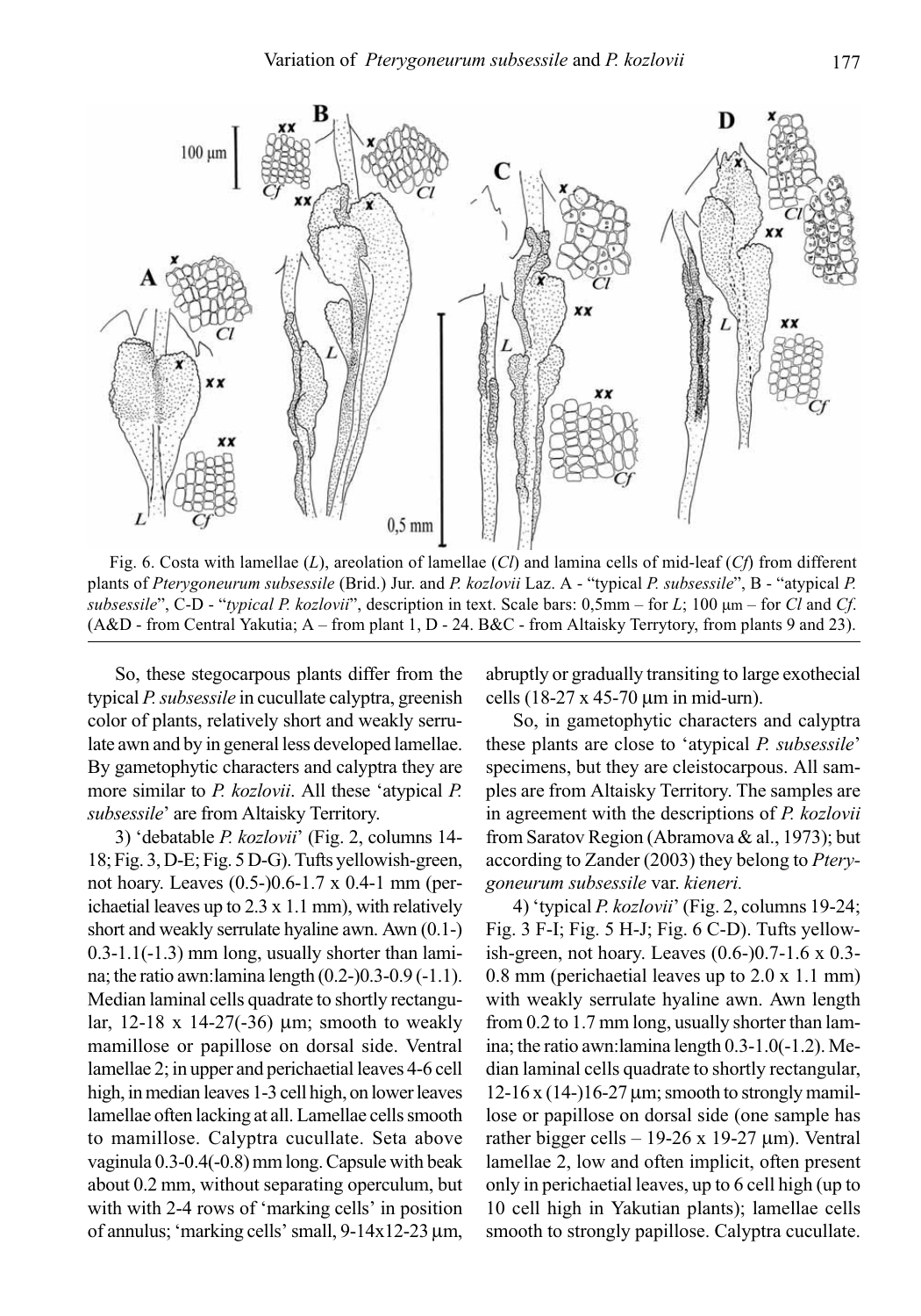



D.

G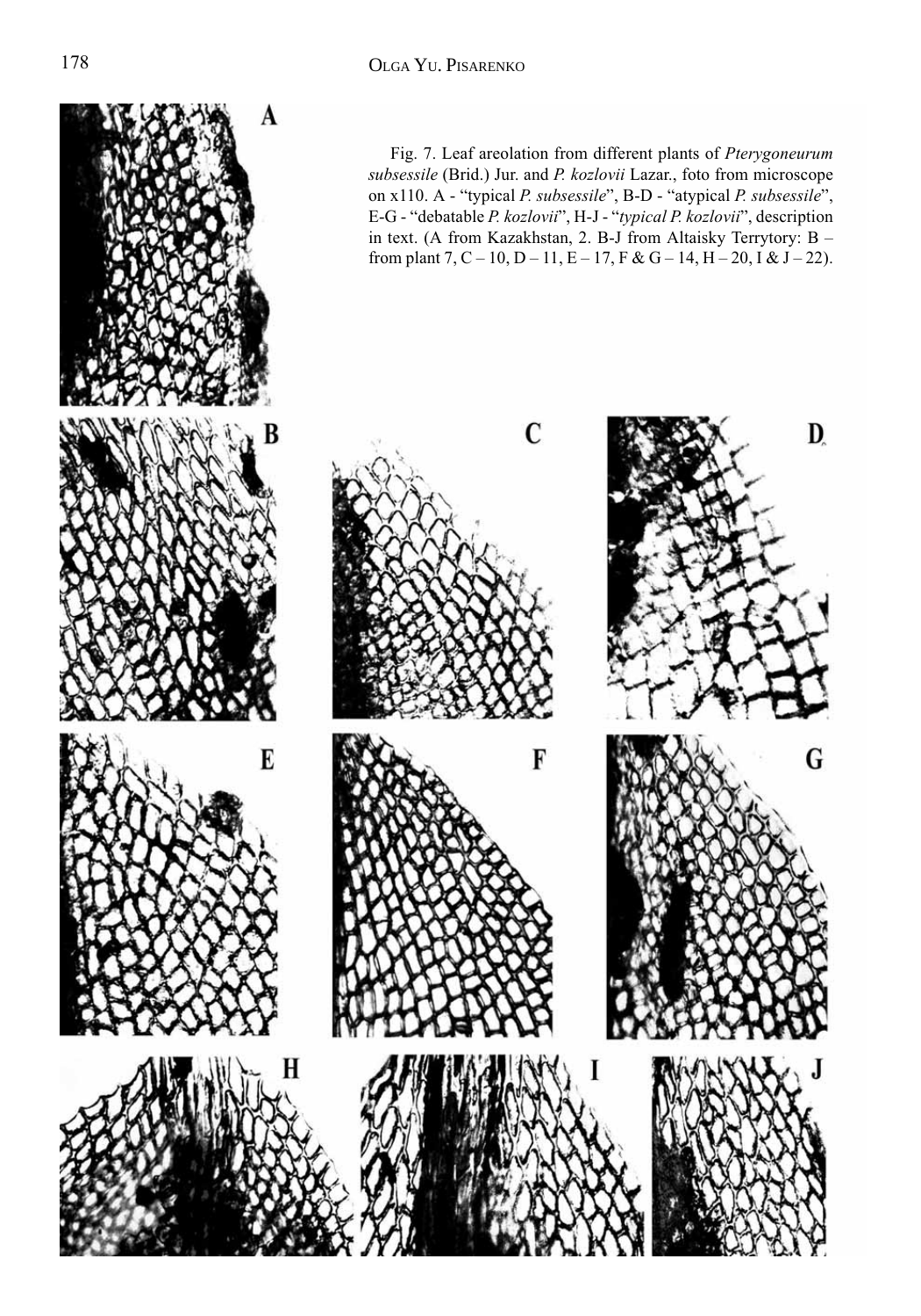

Seta above vaginula 0.06-0.15 mm long. Capsule with beak about 0.06-0.2 mm, without separating operculum and any 'marking cells' in annulus position. Exothecial cells 18-32(-45) x 54-90 μm in mid-urn. Upper exothecial cell variable in shape in different plants: either cells gradually shortened towards beak (Fig. 5 J), or several rows of small cells at beak base abruptly delimited, but the beak itself being formed by elongate cells (Fig. 5 H).

The plants from Yakutia (Fig. 2, column 24 ) differ from plants of Altaisky Territory only by somewhat taller lamellae and more strongly papillose cells.

5) Two cleistocarpous Pterygoneurum plants were found in tuft of 'typical P. subsessile' in a specimen from Kazakhstan (Fig. 2, column 25; Fig. 3 J; Fig. 5 K). In gametophyte features the plants are almost identical to 'typical P. subsessile' from the same tuft: leaves are with sharply serrulate long awn; the ratio awn:lamina length is 1.5- 2.9; lamina cells are  $14-16 \times 14-16 \mu m$ , strongly papillose; the lamellae are 2-4, tall, 7-19 cell high. The only difference in gametophyte from the 'typical P. subsessile' from the same tuft is that the plants have papillose lamellae cells. Seta above vaginula is 0.3 mm long. Cleistocarpous capsula has neither annulus of 'marking cells', nor beak; exothecial cells in mid-urn are 18-34 x 54-70 μm, gradually transiting into small quadrate cells (9- 12 x 9-18 μm) on the top of the capsula.

In the spores, costa transverse sections and shape and size of lamina cells all the studied specimens were more or less similar. The spores are  $((27-)30-36(-40) \,\mu m)$ , brown and papillose. Costa in transverse section has 2 guide cells and only Fig. 8. Leaf transverse sections from of Pterygoneurum subsessile (Brid.) Jur. and P. kozlovii Laz. A-B – "typical P. subsessile", C-D – "typical P. kozlovii". (A, C, D from Altaisky Terrytory: A – from plant 5;  $C - 21$ ,  $D - 23$ . B from Central Yakutia, 1).

dorsal stereid band (Fig. 8).

 Lamina cells (Fig. 6-8) are smooth to mamillose or papillose on dorsal side; the cells below apex are rhomboidal, towards the base gradually becoming heterogeneously quadrate and shortly rectangular, 9-16(-18)x(9-)11-27(-36) μm, at leaf base thinwalled and enlarged, to 18-30x36-72 μm. Regarding cell size the group of 'typical P. subsessile' is the most homogeneous (Fig. 4 A); other groups have larger variations. Two samples, from 'atypical P. subsessile' and 'typical P. kozlovii' are outstanding by laminal cells shape and size (Fig. 4B,D; Fig. 6C; Fig. 7D): all mid-leaf cells thin-walled and big, to 18-26 x 18-27 μm; but in other characters these plants are in agreement with their groups.

Bar graphs (Fig. 2) show the absence of correlation between the character of operculum dehiscence and the gametophyte characters. There is an indistinct correlation between calyptra shape, awn length/lamina lendth ratio and lamellae height: plants with mitrate calyptra have relatively more long awn and in general more high lamellae. But in any group variation limits of awn/lamina lendth ratio and lamellae height overlap with variation limits of adjacent groups.

Variation in sporophyte and gametophyte characters is not always correlated: 'typical P. subsessile' and 'atypical P. subsessile' are similar in sporophyte, but differ in gametophyte and calyptra characters; 'atypical P. subsessile'-'debatable P. kozlovii'-' typical P. kozlovii' demonstrate great variation in sporophyte structure and a relative stability of the gametophytic characters.

It is possible to arrange specimens of P. sub $sessile - P$ . kozlovii complex as a series: 'typical P. subsessile' –'atypical P. subsessile'–'debatable P. kozlovii'-' typical P. kozlovii'. However, the cleistocarpous Pterygoneurum from Kazakhstan (specimen 25) is out of this series: it has longawned leaves with high lamellae, but cleistocarpous capsula even without 'marking cells'.

Plants of these four types occur in various combinations in the same habitats (Figs. 1-2, Tabl. 1). According to literature, P. subsessile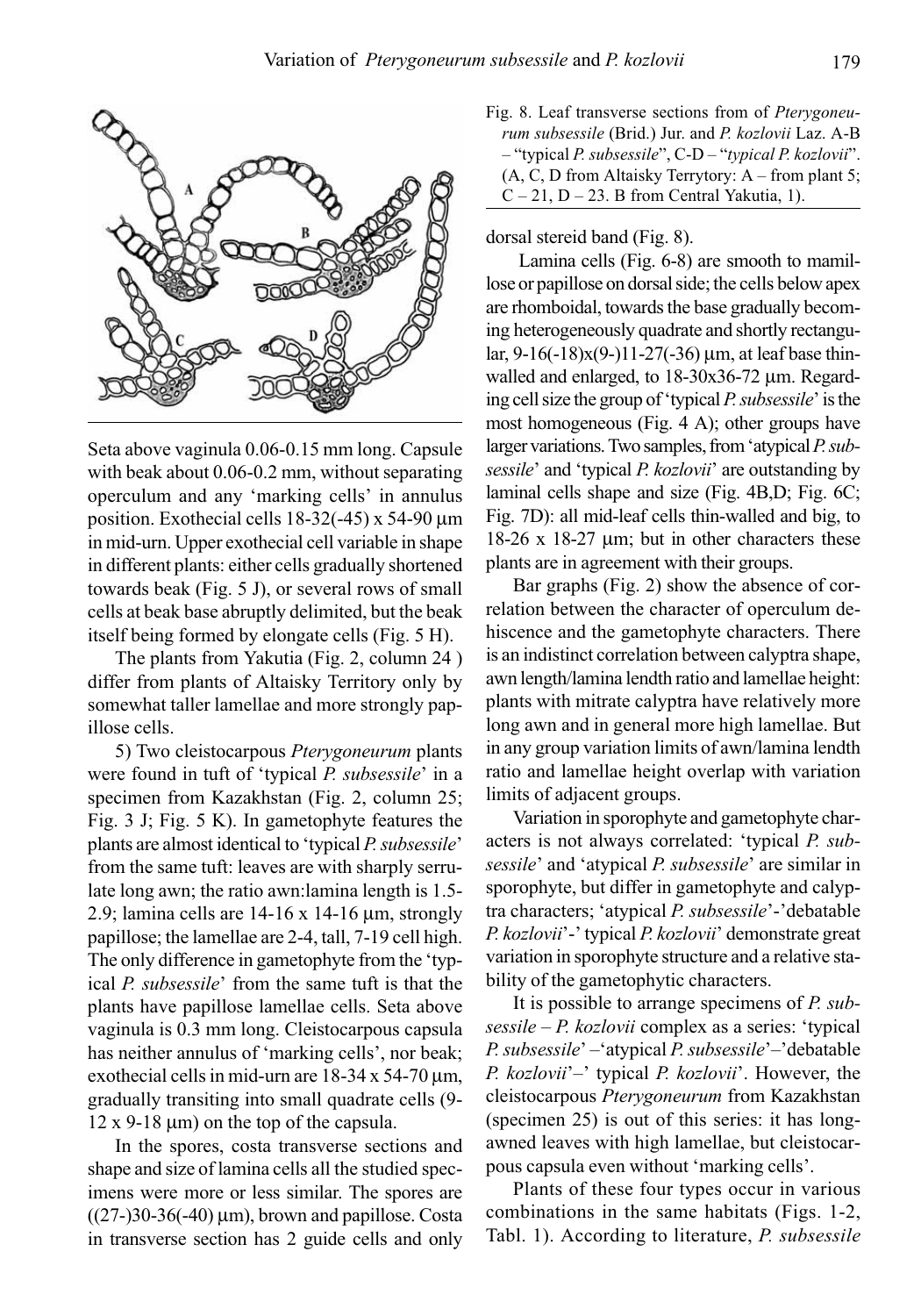and P. kozlovii are different in their ecology (Smarda, 1952; Abramova & al., 1973; McIntosh, 1989): P. subsessile is common in a broad range of xeric habitats – on soil and sand in steppe and desert communities, on fine earth on dry rocky outcrops, often on limestones, while P. kozlovii also occurs in xeric areas, preferring more or less saline habitats. This is also true in Altaisky Territory: P. subsessile is not a rare species (Nozinkov, 2002), it occurs on soil in different steppes and along planted forest belts. At the same time 'typical P. kozlovii', 'debatable P. kozlovii' and 'atypical P. subsessile' were found only in solonetz and solonchak communities, with salinization degree 14-21. 'Typical P. subsessile' in saline habitat (salinization degree more than 17) was recorded only once. Numerous Pterygoneurum-samples from different desert communities of Kazakhstan (from transect Ust-Kamenogorsk – Lepsi – Topar – Alma-Ata) are mainly Pterygoneurum ovatum (Hedw.) Dix., rarely in mixture with P. subsessile. Cleistocarpous Pterygoneurum plants were found only in the sample from the described more or less saline habitat. But in Yakutia P. kozlovii was collected in non-saline habitat and in mixture with P. subsessile. Substrate of the samples from Altaisky Territory and Kazakhstan was calcareous, 'boiling' with HCl, it is not so with sample substratum from Yakutia. Preceding samples from Yakutia, Indigirka River (LE) were also collected in non-saline habitats: Artemisia-Koeleria steppe on steep slope (16.VI.1976, Afonina); dry Artemisia-Koeleria-Helictotrichon steppe with lichens on flat surface near a top (18.VI.1976, Afonina); Helictotrichon-Poa meadow steppe (1.VII.1976, Afonina).

#### **DISCUSSION**

Both typical morphotypes of P. subsessile and P. kozlovii and intermediates between them occur in Altaisky Territory. The 'atypical P. subsessile', 'debatable P. kozlovii' and typical P. kozlovii grow almost exclusively in more or less saline habitats, occurring usually side by side with each other in one tuft.

It seems that the situation found in Altaisky Territory is not unique: at least the mentioned above inconsistencies in descriptions of P. kozlovii from different regions can be interpreted in this

way. However the variation within the populations of P. kozlovii is not well described mainly due to the overall rarity of this small cleisocarpous moss.

Intermediate morphotypes found in Altaisky Territory are not the only possible ones; two more cases are known (and in both cases the plants were found in tufts with the 'typical P. subsessile'):

(1) cleistocarpous plants with 'marking cells' and rigid long-awned leaves that were described as Pterygoneurum subsessile var. kieneri from Nebraska (Zander, 2003);

(2) cleistocarpous plants without 'marking cells' and rigid long-awn leaves (our sample from Kazakhstan, 'plant 25').

At the same time, Yakutian collections include only typical P. subsessile and typical P. kozlovii without any intermediates, they grow in non-saline habitats and sometimes in the same microsites.

Hypothesis about the hybrid origin of P. kozlovii from Pterygoneurum (P. subsessile or P. ovatum) and Tortula acaulon (=Phascum cuspidatum) was suggested repeatedly (Lazarenko, 1946; Corley & al., 1981), and the same explanation was proposed for P. subsessile var. kieneri (Guerra & al., 1994; Zander, 2003). However no direct evidence has been obtained for that so far.

According to the present data, the hypothesis of hybrid origin seems to be insufficient for explanation of all these cases, although it may take place as well. However the strong ecolocical plasticity can be explained also by the blocking of the last stages of the sporophyte ontogenesis by toxic concentrations of potassium chloride. Are all the clestocarpous Pterygoneurum genetically identical or some of population comprise the aberrations of P. subsessile, and if so – did they originate once or few or many times? Present data do not answer these questions, but allow to put them for the further checking.

#### ACKNOWLEDGEMENTS

I am very grateful to Elena Ivanova for arranging my field trip to Yakutia, to Andrej Korolyuk for the organization of expeditions to Altaisky Territory and Kazakhstan and his kindly continuous comments on the vegetation of territories. The work is partly supported by RFBR, grants 05-04- 48780 & 06-04-48787.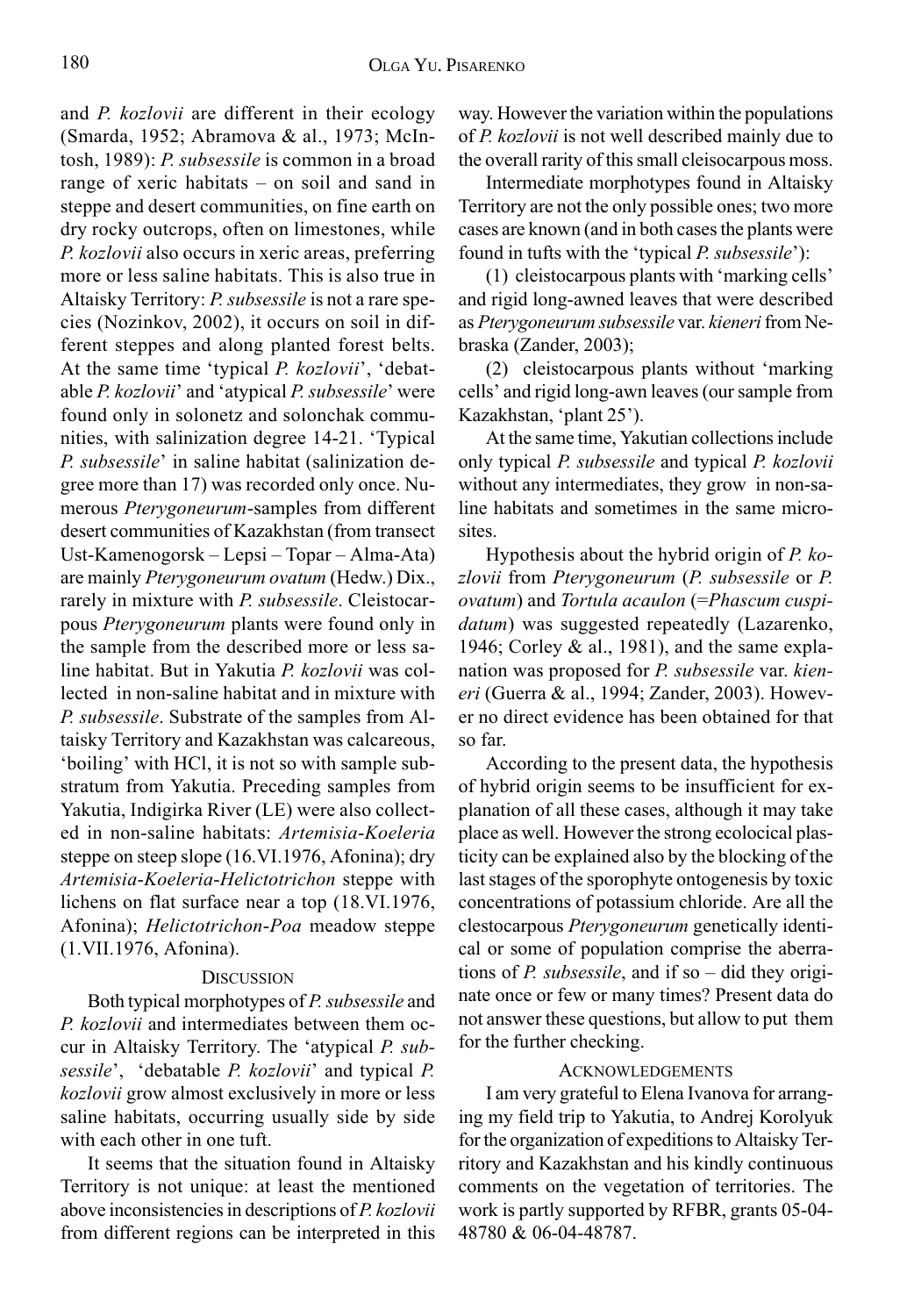#### LITERATURE CITED

- [ABRAMOVA, A.L., L.S. BLAGODATSKIH & L.A. CZE-REPANOVA] АБРАМОВА Л.А., Л.С. БЛАГОДАТ-СКИХ, Л.А. ЧЕРЕПАНОВА 1973. Обзор рода Pterygoneurum Jur. (Musci) в СССР. – [The genus Pterygoneurum Jur. (Musci) in the URSS] Новости сист. низш. раст. [Novosti Sist. Nizsh. Rast.] 10: 305-316.
- [ABRAMOVA, A.L. & TS. TSEGMED] АБРАМОВА А.Л., Ц. ЦЭГМЭД 1989. К бриофлоре Монгольского Алтая. – [On the bryoflora of Mongolian Altai] Новости Сист. Низш. Раст. [Novosti Sist. Nizsh. Rast.] 26: 136-146.
- AFONINA, O.M., L.I. BREDKINA & I.I. MAKAROVA] АФОНИНА О.М., Л.И. БРЕДКИНА, И.И. МАКАРОВА 1979. Мхи и лишайники лесостепного ландшафта в среднем течении р. Индигирки. – [Mosses and lichens of forest-steppe landscape in the middle course of Indigirka River] Новости сист. низш. раст. [Novosti Sist. Nizsh. Rast.] **16**: 175-186.
- [BABENKO, L.A., V.V. FEDYAEVA] БАБЕНКО Л.А., В.В. ФЕДЯЕВА 2001. Биоразнообразие Нижнего Дона: бриофлора. – [Biodiversity of Lower Don River: bryoflora] Ростов-на-Дону, Ростовский гос.ун-т [Rostov-na-Done, Rostovsk.Gos. Univ.]: 1-103 pp.
- [BACHURINA, G.F.] БАЧУРИНА Г.Ф. 1960 До флори мохiв пiвденно-захiдноi частини Одеськоi областi. –[On the moss flora of south-western part of Odessa Region] Укр.бот. журн. [Ukr. Bot. Zhurn] 17 (2): 83-88.
- [CHEREPANOVA, L.A.] ЧЕРЕПАНОВА Л.А. 1971. Материалы к флоре мхов Саратовской области. – [Contributions to the moss flora of Saratov Region]  $\overline{L}$  *bom.* журн. [Bot. Zhurn.] 56 (12): 1827-1836.
- CORLEY, M.F.V., A.C. CRUNDWELL, R. DÜLL, M.O. HILL & A.J.E. SMITH 1981. Mosses of Europe and the Azores; an annotated list of species, with synonyms from the recent literature.  $- J. Bryol.$  11: 609-689.
- [GOLUB, V.B., D.N. KARPOV, A.N. SOROKIN & L.F. NI-KOLAJCHUK] ГОЛУБ В.Б., Д.Н. КАРПОВ, А.Н. СОРОКИН, Л.Ф. НИКОЛАЙЧУК 2005. Сообщества класса Festuco-Puccinellietea Soo ex Vicherek 1973 на территории Евразии. – [Communities of class Festuco-Puccinellietea Soo ex Vicherek 1973 on Eurasia terrytory] В кн.: Растительность России. Санкт-Петербург [In: Vegetation of Russia. St. Peterburg] 7: 59-75.
- GUERRA, J., R.M. ROS & M.J. CANO. 1994 Pterygoneurum subsessile (Brid.) Jur. var. kieneri Hab. (Musci, Pottiaceae), a putative hybrid.  $-$  Nova Hedwigia, 58: 507-510.
- HABEEB, H. 1949. A new moss from Nebraska. Rhodora 51: 128.
- [IGNATOV, M.S. & E.A. IGNATOVA] ИГНАТОВ М.С., Е.А. ИГНАТОВА 2003. Флора мхов средней части европейской России. Т. 1. Sphagnaceae-Hedwigiaceae. – [Moss flora of the Middle European Russia. Vol.1. Sphagnaceae-Hedwigiaceae] М., КМК [Moscow, KMK]: 1-608.
- KOROLYUK, A. 1999. Phytosociological report from the saline habitats in SW Siberia and N Kazachstan. –  $In:$ Halophyte uses in different climates I. (ed. Lieth et al.). Lieden, The Nitherlands.: 133-146.
- [KOROLYUK, A.YU. & L.M. KIPRIJANOVA] КОРОЛЮК А.Ю., Л.М. КИПРИЯНОВА 1998. Продромус естественной растительности юго-востока Западной Сибири (Алтайский край и Новосибирская область). – [Prodromus of intact vegetation of south-east West Siberia (Novosibirst Region and Altaisky Territory)] В кн.: Ботанические исследования Сибири и Казахстана. Барнаул. [In: Botanical investigations of Siberia and Kazakhstan. Barnaul] 4: 63-82.
- [KOROLYUK, A.YU., S.A. PRISTIAZNYUK & S.G. PLA-TONOVA] КОРОЛЮК А.Ю., С.А. ПРИСТЯЖНЮК, С.Г. ПЛАТОНОВА 2000. Сообщества пустынного типа на юго-востоке Западной Сибири. – [Communities of desert type in south-east of West Siberia] Бот. журн. [Bot. Zhurn.] 85 (2): 97-105.
- [KOROLYUK, A.YU.] КОРОЛЮК А.Ю. 1993. Синтаксономия растительности юга Западной Сибири. 1. Гигрофильная и галофильная растительность. – [Syntaxonomi of vegetation of south West Siberia. 1. Hygrophilous and halophilous vegetation] Новосибирск, Деп. в ВИНИТИ [Novosibirsk, deposited in ICSTI], № 1643-В93: 1-33.
- [KOROLYUK, A.YU.] КОРОЛЮК А.Ю. 2000. Подходы к разработке экологических шкал растений южной Сибири. – [The approaches to working up of ecological scales for plants of South Siberia] В кн.: Проблемы создания ботанических баз данных. М. [In: The problems of botanical databases creations. Mockow]: 26-29.
- [LAZARENKO, A.S.] ЛАЗАРЕНКО А.С. 1946. Брiологiчнi нотатки. – [Bryological notes] Бот. журн. АН УРСР [Bot. Zhurn.(Kiev)]  $3(3-4)$ : 61-63.
- [LAZARENKO, A.S.] ЛАЗАРЕНКО А.С. 1955. Определитель лиственных мхов Украины. – [Handbook of mosses of Ukraine] Киев, Наукова думка [Kiev,Naukova Dumka]: 1-468.
- MCINTOSH, T.T. 1989. Bryophyte records from the semiarid steppe of northwestern North America, including four species new to North America. – *Bryologist* 92: 356-362.
- [METHODICAL instructions of ecological estimation of forage reserve of forest-steppe and steppe zones of Siberia by plant cover] МЕТОДИЧЕСКИЕ указания по экологической оценке кормовых угодий лесостепной и степной зон Сибири по растительному покрову. 1974. – М. [Moscow]: 1-246.
- [NOZHINKOV, A.E.] НОЖИНКОВ А.Е. 2002. Бриевые мхи равнинной части Алтайского Края. – [Mosses of plain part of Altai Region] В кн.: Проблемы бриологии на рубеже веков. Материалы межд. совещания, посвященного 90-летию со дня рождения Р.Н. Шлякова (20.06.1912) и И.И. Абрамова (14.07.1912), Санкт-Петербургб 4-6 ноября 2002 г. [In: Problems of bryology at the boundary of centuries. Proceedings of the international conference devoted to 90-th anniversary of R.H. Schljakov (20.06.1912) and I.I. Abramov (14.07.1912), Saint Peterburg, November 4-6, 2002]: 45-46.
- [SAVICZ-LUBITSKAYA, L.I. & Z. N. SMIRNOVA] САВИЧ-ЛЮБИЦКАЯ, Л.И., З.Н. СМИРНОВА 1970. Опре-